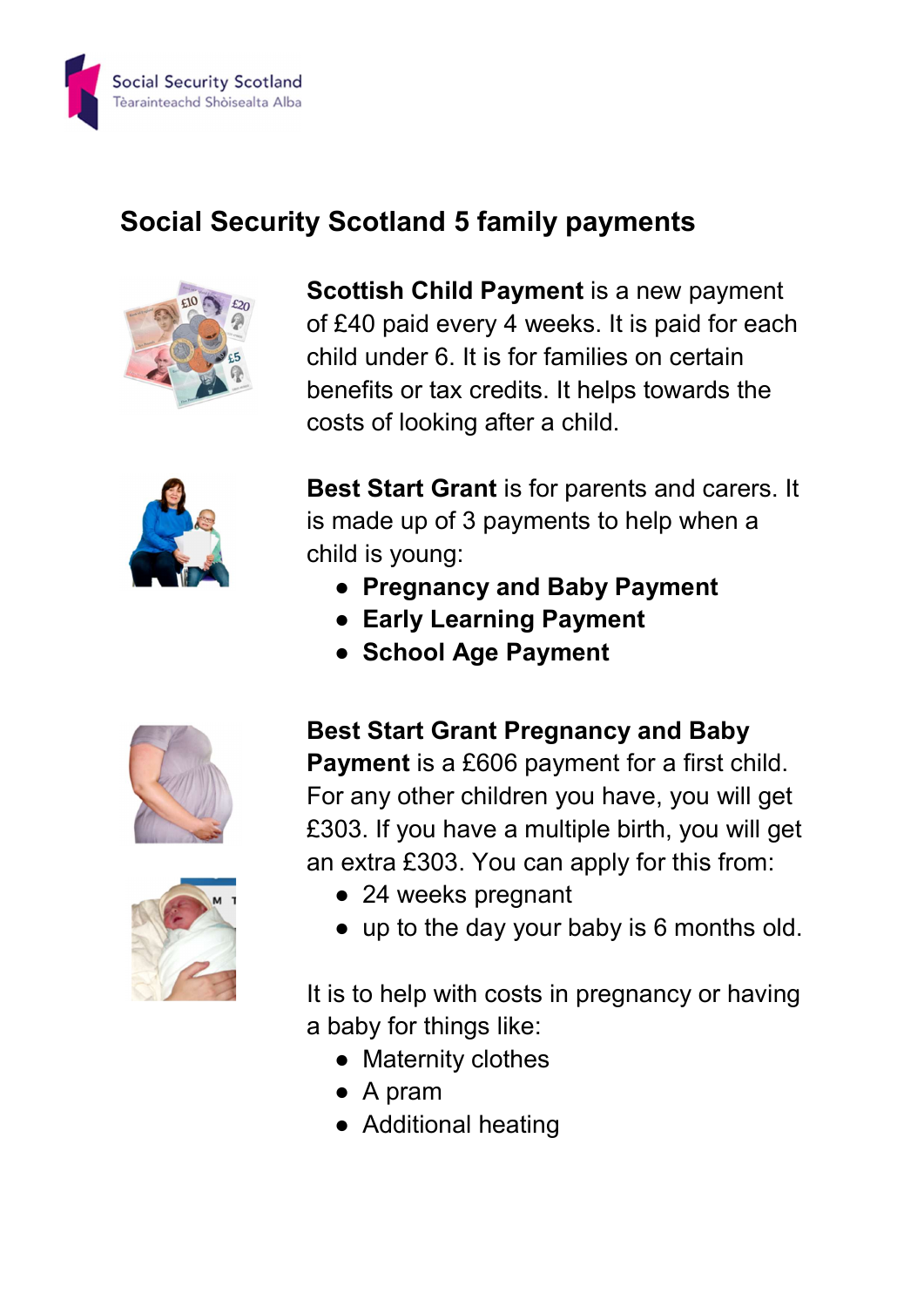



## Best Start Grant Early Learning Payment is a £252.50 payment. It is for families on certain benefits or tax credits and who have a child between 2 and 3½ years old. It is to help with the costs of early learning around

the time your child might start nursery.



Best Start Grant School Age Payment is £252.50 when a child is starting in Primary 1. It is to help with the costs of starting school.









Best Start Foods is a prepaid card. You will get £17.00 every 4 weeks if:

- you are pregnant, or
- you have children between 1 and 3 years old.

This payment increases to £34.00 for any child under 1 year old. You can use the card to buy healthy foods for children under 3 years old. You can use it in shops and online to buy any of the foods listed:

- Fresh eggs
- Milk plain cow's milk and first infant formula
- Fruit/vegetables fresh, frozen or tinned You cannot buy tinned or frozen food with added salt or sugar.
- Pulses; for example, peas, lentils and beans. These can be dried, fresh, frozen or tinned.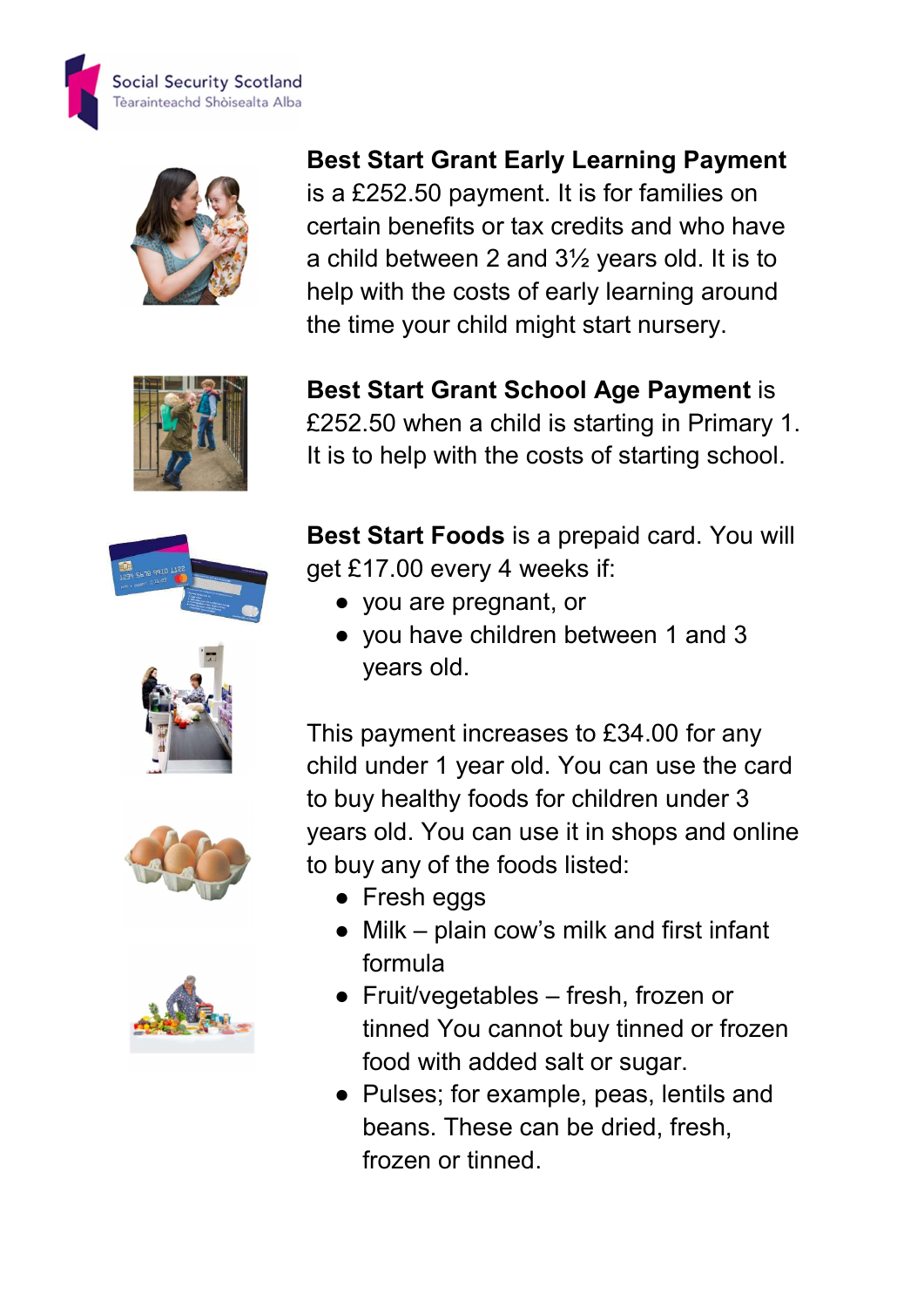

You can apply for these payments if:

- You live in Scotland
- You are in work or not
- You or your partner are the parent or carer of the child and you get certain benefits or tax credits.



You need to get one of the following payments to get Scottish Child Payment or Best Start Grant:

- Universal Credit (UC)
- Income Support
- Income-based Jobseeker's Allowance, Income related Employment and Support Allowance
- Pension Credit
- Child Tax Credit (CTC)
- Working Tax Credit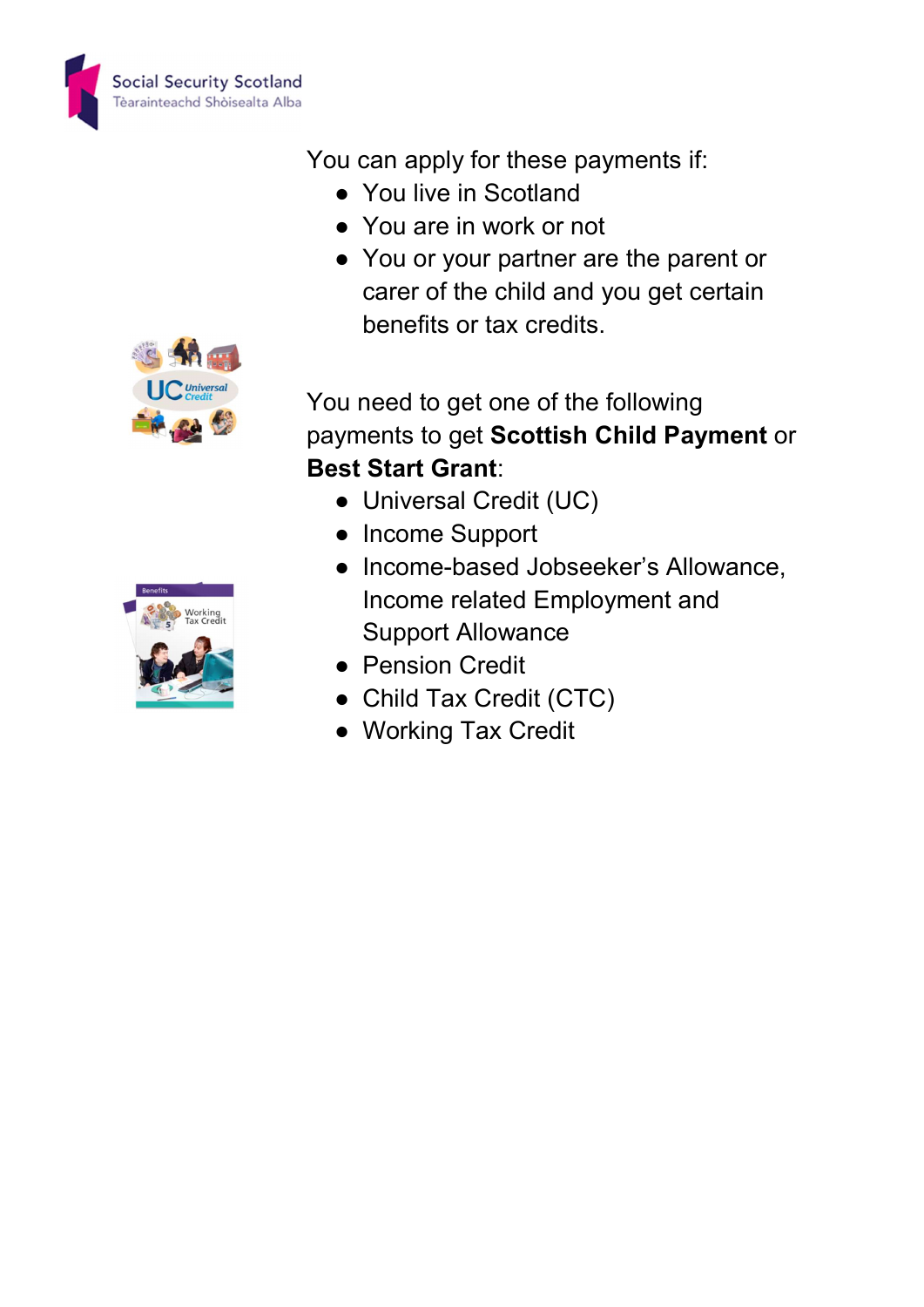

You can get Best Start Foods if you get any of the following:

- Income support
- Income-based Job Seekers Allowance, Income-related Employment and Support Allowance
- Child Tax Credit (CTC) up to a maximum
- Income of £16,190 a year
- Universal Credit (UC) with an income limit of £610 a month
- Both maximum Child Tax Credit and maximum Working Tax Credit and income under £7,320
- The four-week run
- Pension Credit
- Housing Benefit –weekly income of £311 and under.



You can check if you are entitled to any of these benefits. Telephone the Money Talk Team on 0800 085 7145. It is free to call. Your call is also confidential.

For Scottish Child Payment and Best Start Grant payments, we do not need to know about your income. For Best Start Foods, some of the benefits have an income limit. Most people can apply without sending any evidence.



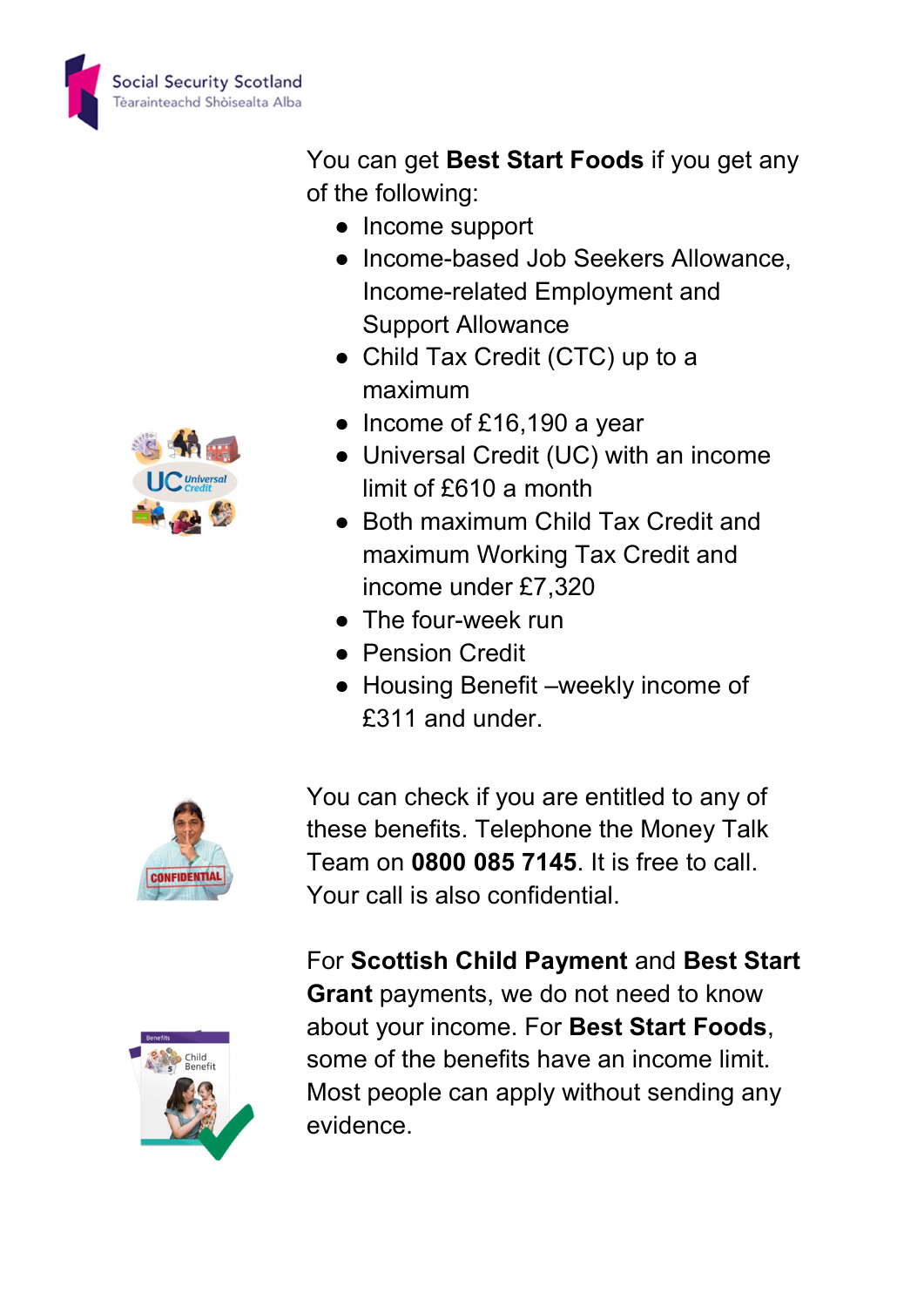

We check with the Department for Work and Pensions and HMRC that you are on a qualifying benefit or tax credit.

We can check you are responsible for a child by checking that you are on Child Benefit.

You will need to have another benefit to be able to get a payment.

Sometimes we might ask you to send us more information to process your application. This could be:

- A legal order from a court or children's hearing
- Something with your address on it like a household bill or a council tax bill.

We will need your partner's information if:

- You live in the same house and are married to each other.
- If you are civil partners of each other.
- If you live together as if you are married.



 Apply on our freephone helpline 0800 182 2222. You can also apply by post or online at mygov.scot/benefits